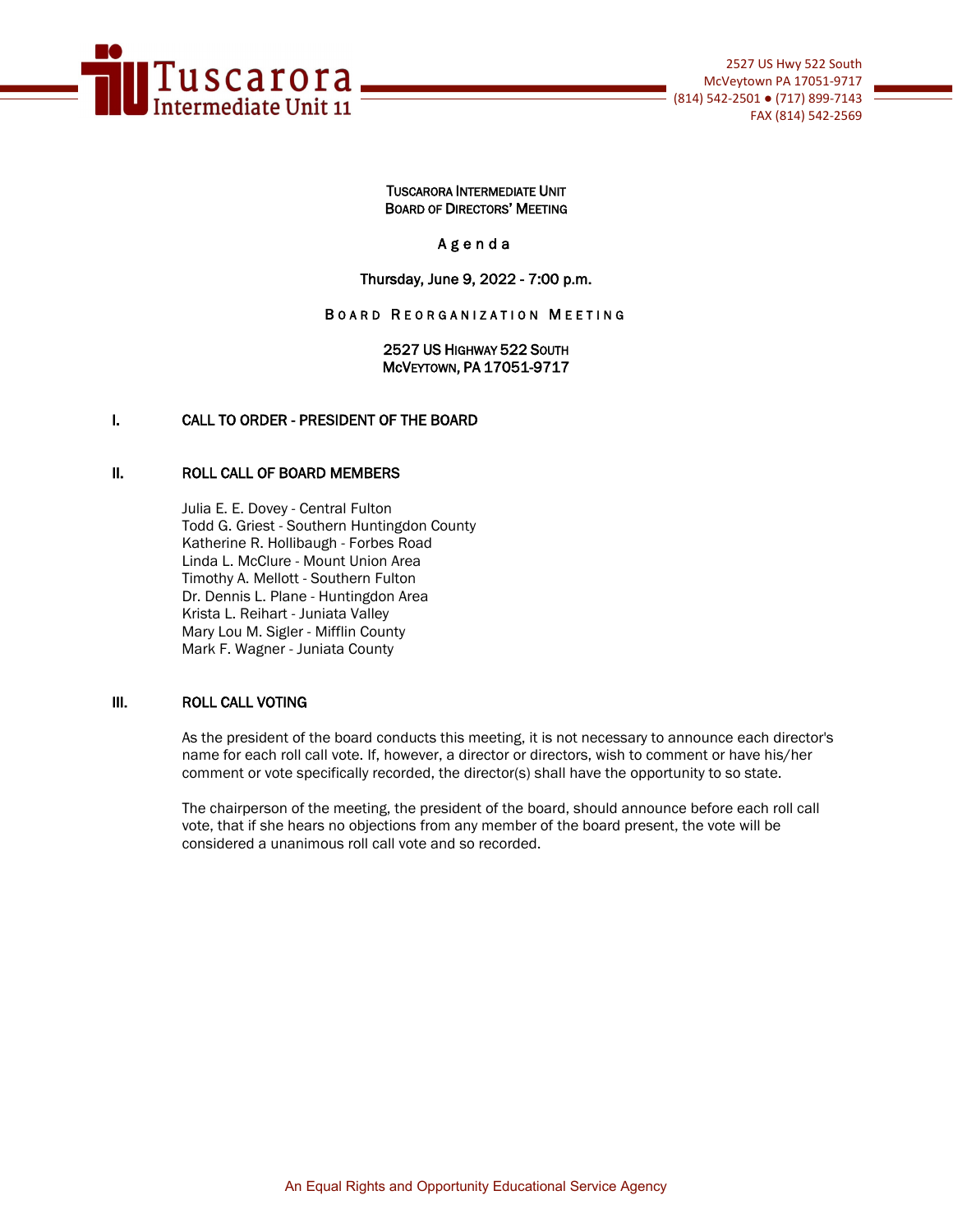## IV. REORGANIZATION OF THE TIU BOARD OF DIRECTORS

## A. Nominations and Elections

1. Recommend approval be granted to elect a Temporary Board President. The Temporary Board President, which is to be elected from the holdover members of the board, will conduct the board reorganization meeting.

**Current Officers:**<br>President: Krista L. Reihart Secretary: Michele A. Huntsman (non-member) Vice President: Mark F. Wagner Treasurer: Lisa A. Watson (non-member)

2. Nomination(s) for the Office of President of the TIU Board of Directors. Motion Second

Temporary President may declare nominations closed.

Roll Call Vote for the Office of President of the TIU Board of Directors.

3. Nomination(s) for the Office of Vice President of the TIU Board of Directors. Motion Second

Temporary President may declare nominations closed.

Roll Call Vote for the Office of Vice President of the TIU Board of Directors.

4. Nomination(s) for the Office of Secretary of the TIU Board of Directors. Motion Second Second

Temporary President may declare nominations closed.

Roll Call Vote for the Office of Secretary of the TIU Board of Directors.

5. Nomination(s) for the Office of Treasurer of the TIU Board of Directors. Motion **Notion** Second **Notion** 

Temporary President may declare nominations closed.

Roll Call Vote for the Office of Treasurer of the TIU Board of Directors.

## V. TIU BOARD

- 1. Recommend approval be granted to appoint Lisa A. Watson 125 Lanhorn Lane, Reedsville, PA 17084 as Assistant Board Secretary for a one year term effective July 1, 2022. Ms. Watson previously served as Assistant Board Secretary from November 13, 2000 through July 31, 2005, and since September 12, 2013.
- 2. Recommend approval be granted to designate the second Thursday of each month (except August and January) for regular meeting's to be held at the Tuscarora Intermediate Unit in McVeytown, PA beginning at 7:00 p.m. The 2022-2023 meeting dates were approved at the February 10, 2022 Board Meeting, Item VIII-A-4.